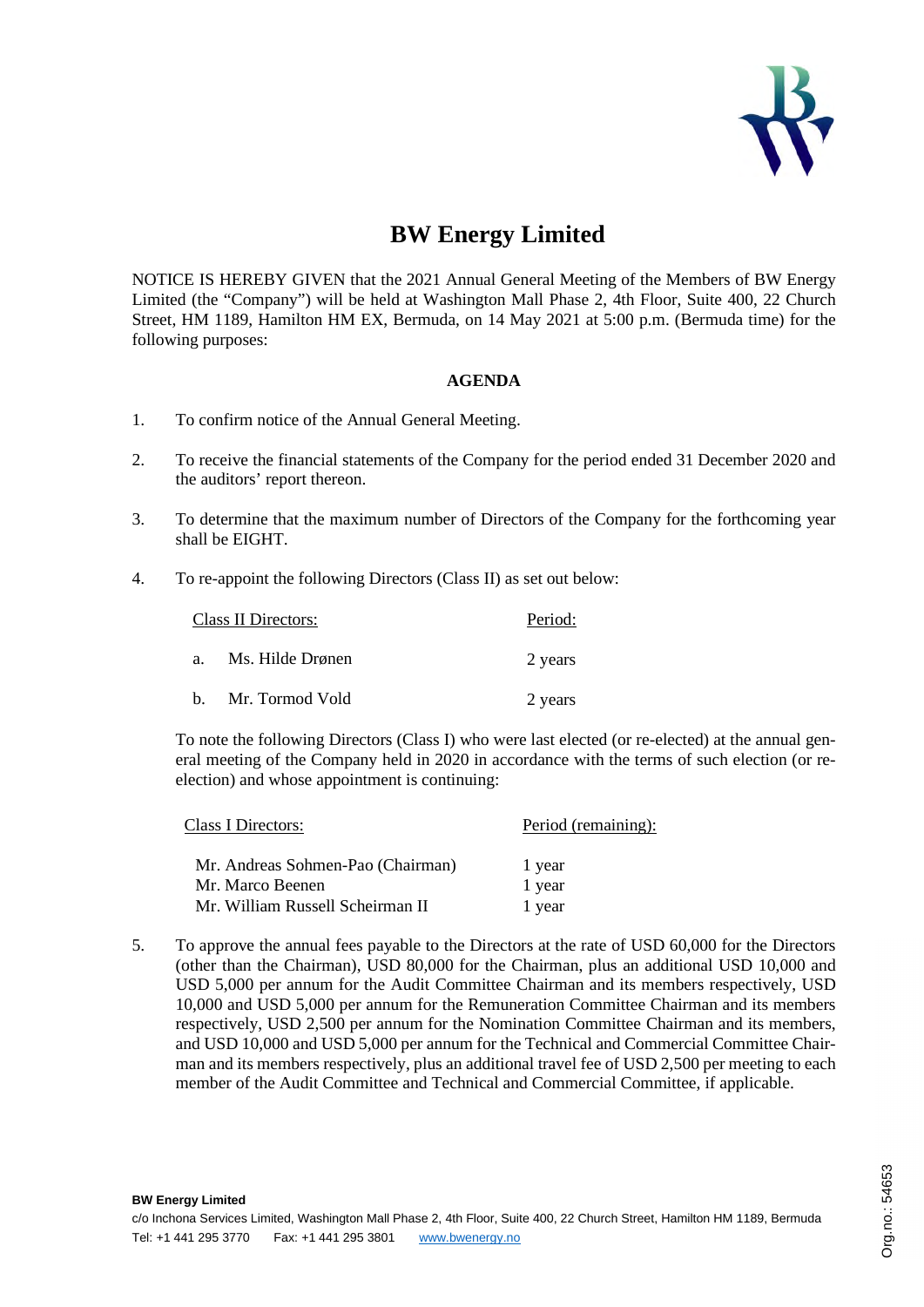

- 6. To consider, and if thought fit, to approve the re-appointment of KPMG AS as Auditor of the Company to hold office until the conclusion of the next annual general meeting of the Company and to authorise the Directors to determine their remuneration.
- 7. To consider, and if thought fit, to approve the dividend policy of the Company to be adopted by the Board of Directors as set out in Appendix I of this Notice.

BY ORDER OF THE BOARD Registered Office:

Inchona Services Limited Company Secretary

c/o Inchona Services Limited, Washington Mall Phase 2, 4th Floor, Suite 400, 22 Church Street, Hamilton HM 1189, Bermuda

Dated: 22 April 2021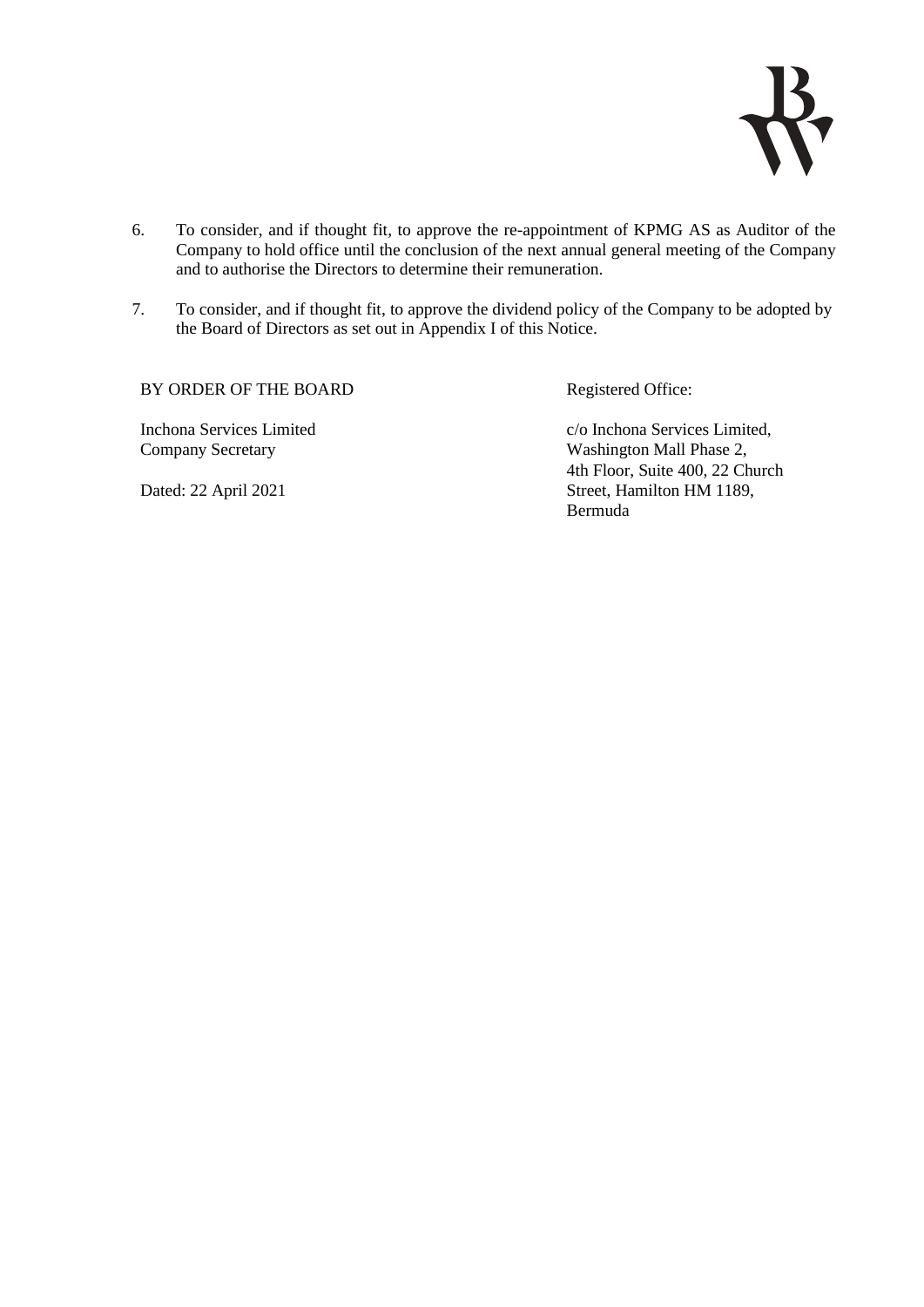

## **Notes:**

- 1. A copy of the Annual Report and the Auditors' Report for the financial year ended 31 December 2020 can be accessed at the Company's website at https://www.bwenergy.no/investors/reports-and-presentations. Members who wish to receive a printed copy of the Annual Report may submit a written request via e-mail to IR@bwenergy.no with the member's full name and mailing address clearly indicated.
- 2. A description of the competencies and executive functions of the Directors' to be appointed or re-appointed can be accessed at the Company's website at https://www.bwenergy.no/about/leadership/board-of-directors. A copy of the Nomination Committee's proposal, which sets out information relating to the appointment and re-appointment of Directors, remuneration to the Directors and members of the Nomination Committee, is available at the Company's website at https://www.bwenergy.no/media/press-releases.
- 3. Only those members entered on the register of members of the Company at **5:00 p.m. (Oslo time)** on **10 May 2021** shall be entitled to attend and vote at the Annual General Meeting in respect of the number of shares registered in their name at that time. Changes to entries on the register of members after **5:00 p.m. (Oslo time)** on **10 May 2021** shall be disregarded in determining the rights of any person to attend and vote at the Annual General Meeting or any postponement or adjournment thereof.
- 4. Every member entitled to attend and vote at the Annual General Meeting or any postponement or adjournment thereof is entitled to appoint a proxy to attend and vote in such member's stead on a show of hands or on a poll. A Form of Proxy is enclosed for this purpose. A proxy need not be a member of the Company. A member who is entitled to cast two or more votes at the Annual General Meeting or any postponement or adjournment thereof may appoint more than one proxy.
- 5. To be valid, the Form of Proxy must be received by DNB ASA, Registrars Department, Oslo, Norway not later than **10:00 a.m. (Oslo time)** on **11 May 2021** in accordance with the Notes of the Form of Proxy enclosed herewith. The mailing address of DNB ASA is: DNB ASA, Registrars Department, Dronning Eufemias gate 30, 0191 Oslo, Norway. Alternatively, the Form of Proxy can be sent to DNB ASA by e-mail to vote@dnb.no not later than the aforementioned date and time.
- 6. If properly executed, the shares issued in the capital of the Company represented by the proxy (the "Shares") will be voted in the manner directed by the member on the Form of Proxy. The proxy holder shall also have discretion to vote the Shares for or against any amendments to motions duly made at the Annual General Meeting or any postponement or adjournment thereof. If no direction is given, the Shares will be voted in favour of the motions as recommended by the Board of Directors (including amendments thereto approved by the Board of Directors) when duly presented at the Annual General Meeting or any postponement or adjournment thereof. The proxy holder shall have discretion to vote the Shares on any other matters as may otherwise properly come before the Annual General Meeting or any postponement or adjournment thereof.